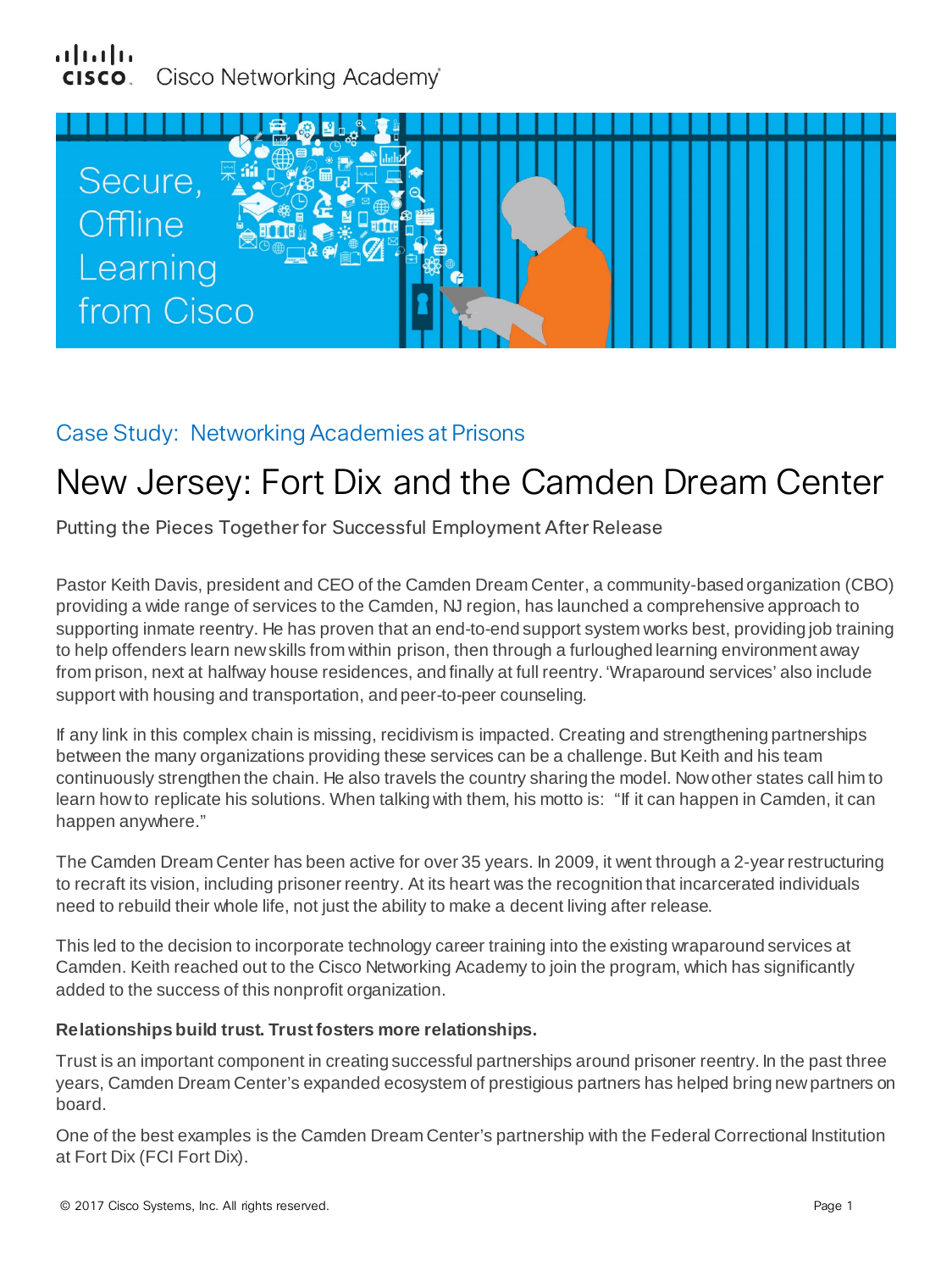The warden at FCI Fort Dix has a technology background, and he had a very positive viewof Cisco training and certifications. The warden initiated a meeting with Keith at the Camden Dream Center, toured the facility, and sat down for an in-depth discussion about how inmates might be able to enroll in Cisco Networking Academy courses. This led to a program with the federal prison that is unlike anything the Camden Dream Center has undertaken previously. Participating inmates come by bus to the Camden facility every Saturday for classes. These are furloughed inmates, which means they are being given the freedom to participate in activities outside the prison during the day, and return to sleep at night. Some inmates eventually earn the right to drive themselves back and forth.

#### **Halfway Houses**

Trust was also a major factor in securing a partnership with Volunteers of America (VOA) Delaware Valley, a national, nonprofit faith-based organization that runs Hope Hall, one of three halfway houses in Camden run by the VOA. Residents of Hope Hall are adult males, close to their parole dates, who are approved by the New Jersey Department of Corrections to transition to a halfway house.

When the partnership with the VOA was first proposed, Keith arranged for the organization's senior director to speak with the superintendent of the School District of the City of Camden, a representative from Rutgers University, and local government officials. As trusted sources, their praise played a big role in the VOA's decision to give the Camden Dream Center the contract to set up and run a technology education program on site at Hope Hall.

One of the Camden Dream Center academy instructors travels to Hope Hall once a week to conduct classes for residents. Initially, the "Get Connected" course will be offered, but Keith is already planning to expand the curriculum to include more advanced Cisco courses. He has faith that the academy program will play an important role in helping halfway house residents find real hope for employment in a respected, well-paying field.

#### **Cisco credibility helps Camden build additional partnerships**

The credibility of Cisco and its training program brought new attention and created new relationships that were not possible before. The Cisco connection opened new doors to develop high-powered, high-value partnerships that provide even better services to the inmates. For example:

- Becoming a Cisco Networking Academy program led to a prestigious contract with the Department of Labor Management to provide workforce training for prisoner reentry programs.
- When the Camden Dream Center achieved its status as a Networking Academy Support Center (one of only about 500 globally providing support to other academy locations), as well as an Instructor Training Center, it led to newrelationships with numerous schools from K-12 to universities, including Rutgers.
- As a way to prevent incarceration for at-risk youth, instructors from the Camden Dream Center are now teaching IT Essentials and all CCNA courses at Rutgers for teenagers in the community who have dropped out of high school. This is an example of an initiative Keith calls "destroy the demand for prison reentry systems" -- creating positive programs and opportunities that disrupt the cycle of crime that fills prisons in the first place.